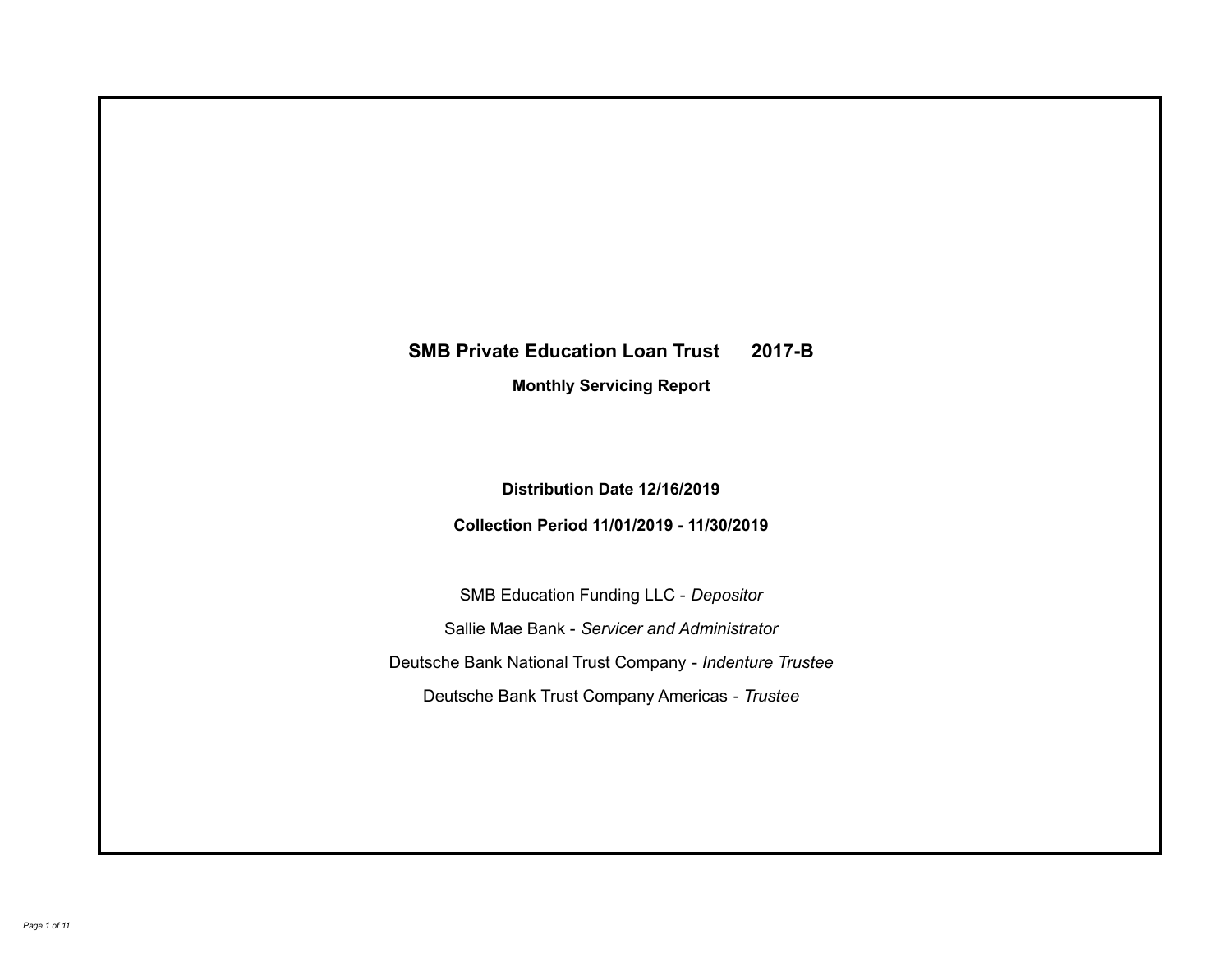| A           | <b>Student Loan Portfolio Characteristics</b> |                                                 | <b>Settlement Date</b><br>11/08/2017 | 10/31/2019            | 11/30/2019            |
|-------------|-----------------------------------------------|-------------------------------------------------|--------------------------------------|-----------------------|-----------------------|
|             | <b>Principal Balance</b>                      |                                                 | \$701,477,893.40                     | \$529,947,799.23      | \$527,329,966.21      |
|             | Interest to be Capitalized Balance            |                                                 | 46,726,543.99                        | 37,904,439.48         | 31,866,483.52         |
|             | Pool Balance                                  |                                                 | \$748,204,437.39                     | \$567,852,238.71      | \$559,196,449.73      |
|             | Weighted Average Coupon (WAC)                 |                                                 |                                      |                       |                       |
|             |                                               | WAC1 (Contractual Interest Rate on the Loan)    | 8.97%                                | 9.29%                 | 9.19%                 |
|             |                                               | WAC2 (Average of Applicable Interest Rate)      | 8.94%                                | 9.23%                 | 9.13%                 |
|             |                                               | WAC3 (Average of Actual Interest Rate)          | 8.86%                                | 9.15%                 | 9.05%                 |
|             | Weighted Average Remaining Term               |                                                 | 135.09                               | 128.66                | 128.52                |
|             | Number of Loans                               |                                                 | 66,252                               | 50,834                | 50,066                |
|             | Number of Borrowers                           |                                                 | 63,554                               | 48,894                | 48,159                |
|             | Pool Factor                                   | Since Issued Total Constant Prepayment Rate (1) |                                      | 0.758953316<br>11.23% | 0.747384567<br>11.31% |
|             |                                               |                                                 |                                      |                       |                       |
| B           | <b>Debt Securities</b>                        | <b>Cusip/Isin</b>                               | 11/15/2019                           |                       | 12/16/2019            |
|             | A <sub>2</sub> A                              | 83189DAB6                                       | \$245,080,349.74                     |                       | \$237,862,961.64      |
|             | A2B                                           | 83189DAC4                                       | \$120,711,217.03                     |                       | \$117,156,384.08      |
|             | В                                             | 83189DAD2                                       | \$50,000,000.00                      |                       | \$50,000,000.00       |
|             |                                               |                                                 |                                      |                       |                       |
| $\mathsf C$ | <b>Certificates</b>                           | <b>Cusip/Isin</b>                               | 11/15/2019                           |                       | 12/16/2019            |
|             | Residual                                      | 83189D100                                       | \$100,000.00                         |                       | \$100,000.00          |
|             |                                               |                                                 |                                      |                       |                       |
| D           | <b>Account Balances</b>                       |                                                 | 11/15/2019                           |                       | 12/16/2019            |
|             | Reserve Account Balance                       |                                                 | \$1,891,480.00                       |                       | \$1,891,480.00        |
|             |                                               |                                                 |                                      |                       |                       |
| E           | <b>Asset / Liability</b>                      |                                                 | 11/15/2019                           |                       | 12/16/2019            |
|             | Overcollateralization Percentage              |                                                 | 26.78%                               |                       | 27.57%                |
|             | Specified Overcollateralization Amount        |                                                 | \$170,355,671.61                     |                       | \$167,758,934.92      |
|             | Actual Overcollateralization Amount           |                                                 | \$152,060,671.94                     |                       | \$154,177,104.01      |

(1) For additional information, see 'Since Issued CPR Methodology' found on page 11 of this report.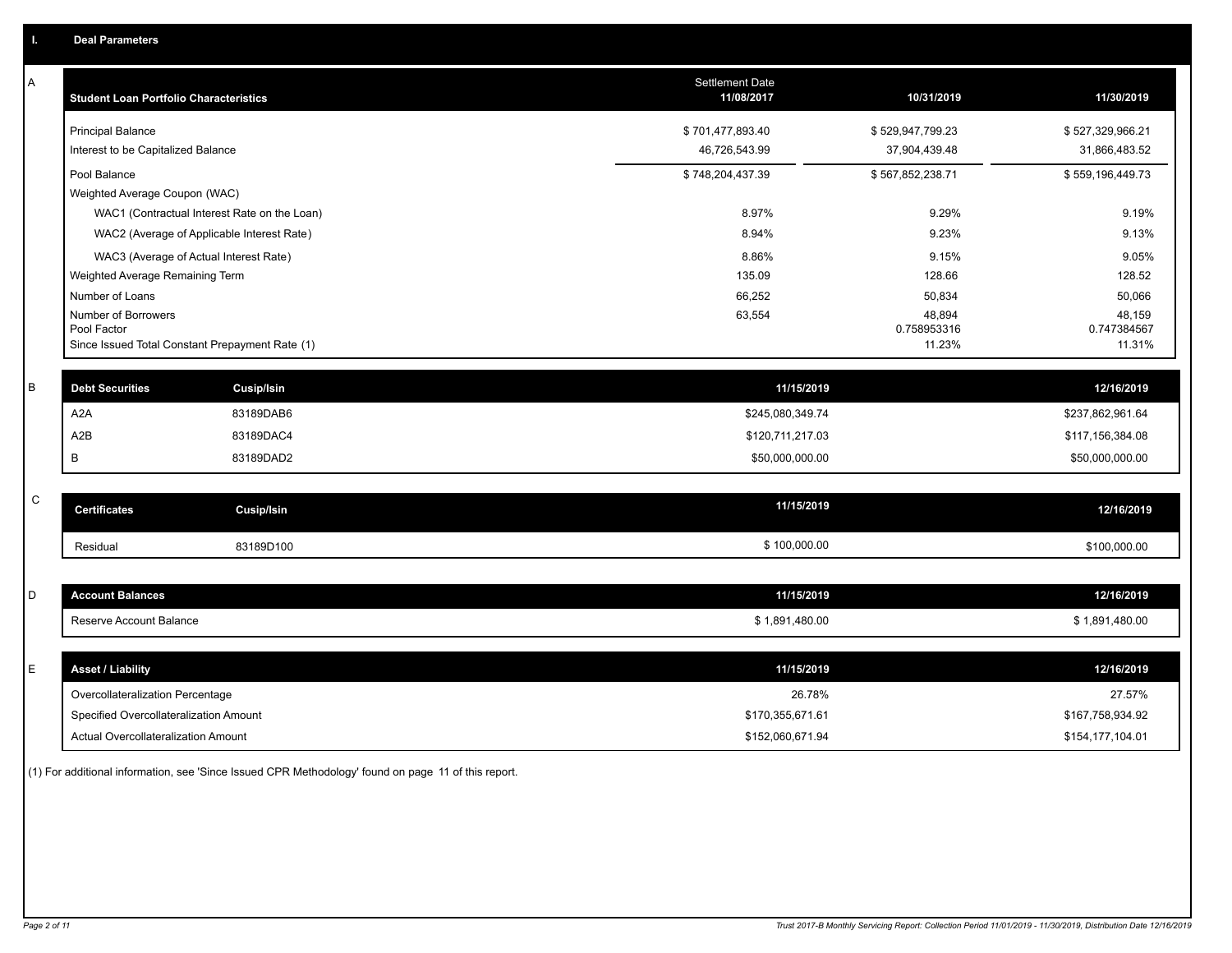### **II. 2017-B Trust Activity 11/01/2019 through 11/30/2019**

| Α | <b>Student Loan Principal Receipts</b>                           |                 |  |
|---|------------------------------------------------------------------|-----------------|--|
|   | <b>Borrower Principal</b>                                        | 8,851,910.53    |  |
|   | <b>Consolidation Activity Principal</b>                          | 0.00            |  |
|   | Seller Principal Reimbursement                                   | (1,757.07)      |  |
|   | Servicer Principal Reimbursement                                 | 0.00            |  |
|   | Delinquent Principal Purchases by Servicer                       | 0.00            |  |
|   | <b>Other Principal Deposits</b>                                  | 152,644.78      |  |
|   | <b>Total Principal Receipts</b>                                  | \$9,002,798.24  |  |
| B | <b>Student Loan Interest Receipts</b>                            |                 |  |
|   | <b>Borrower Interest</b>                                         | 3,010,057.70    |  |
|   | <b>Consolidation Activity Interest</b>                           | 0.00            |  |
|   | Seller Interest Reimbursement                                    | (108.79)        |  |
|   | Servicer Interest Reimbursement                                  | 0.00            |  |
|   | Delinquent Interest Purchases by Servicer                        | 0.00            |  |
|   | Other Interest Deposits                                          | 4,921.84        |  |
|   | <b>Total Interest Receipts</b>                                   | \$3,014,870.75  |  |
| C | <b>Recoveries on Realized Losses</b>                             | \$81,694.32     |  |
| D | <b>Investment Income</b>                                         | \$17,767.72     |  |
| Е | <b>Funds Borrowed from Next Collection Period</b>                | \$0.00          |  |
| F | <b>Funds Repaid from Prior Collection Period</b>                 | \$0.00          |  |
| G | Loan Sale or Purchase Proceeds                                   | \$0.00          |  |
| H | Initial Deposits to Distribution Account                         | \$0.00          |  |
|   | <b>Excess Transferred from Other Accounts</b>                    | \$0.00          |  |
| J | <b>Borrower Benefit Reimbursements</b>                           | \$0.00          |  |
| Κ | <b>Other Deposits</b>                                            | \$0.00          |  |
| L | <b>Other Fees Collected</b>                                      | \$0.00          |  |
| М | <b>AVAILABLE FUNDS</b>                                           | \$12,117,131.03 |  |
| N | Non-Cash Principal Activity During Collection Period             | \$6,384,965.22  |  |
| O | Aggregate Purchased Amounts by the Depositor, Servicer or Seller | \$157,566.62    |  |
| P | Aggregate Loan Substitutions                                     | \$0.00          |  |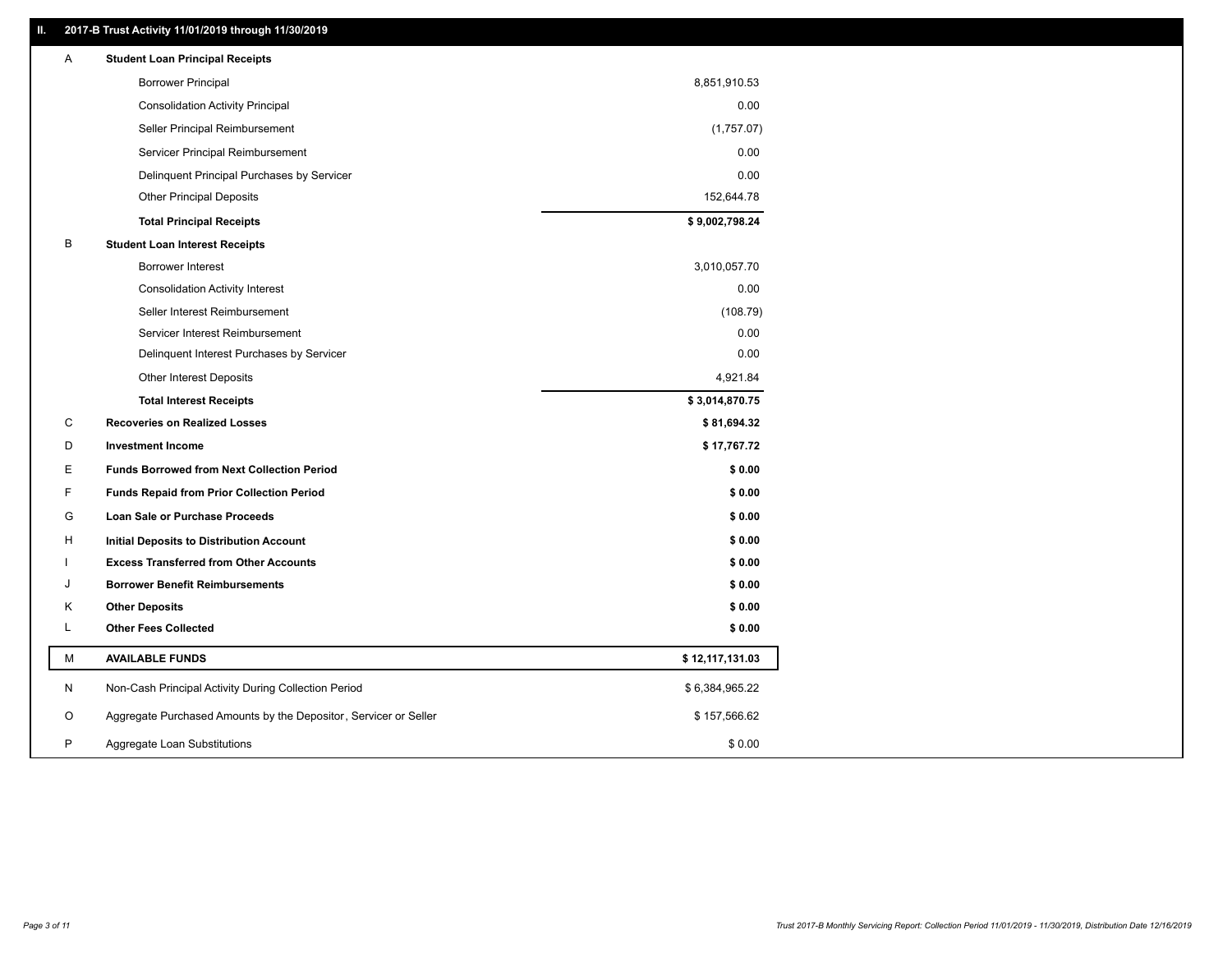| <b>Loans by Repayment Status</b> |                       |                          |            |                                                           |                |                            |                   |         |                                                           |                |                            |
|----------------------------------|-----------------------|--------------------------|------------|-----------------------------------------------------------|----------------|----------------------------|-------------------|---------|-----------------------------------------------------------|----------------|----------------------------|
|                                  |                       |                          | 11/30/2019 |                                                           |                | 10/31/2019                 |                   |         |                                                           |                |                            |
|                                  |                       | <b>Wtd Avg</b><br>Coupon | # Loans    | Principal and<br><b>Interest Accrued</b><br>to Capitalize | % of Principal | % of Loans in<br>Repay (1) | Wtd Avg<br>Coupon | # Loans | Principal and<br><b>Interest Accrued</b><br>to Capitalize | % of Principal | % of Loans in<br>Repay (1) |
| INTERIM:                         | IN SCHOOL             | 10.16%                   | 4,272      | \$58,416,622.11                                           | 10.447%        | $-$ %                      | 10.26%            | 4,290   | \$58,182,177.27                                           | 10.246%        | $-$ %                      |
|                                  | <b>GRACE</b>          | 9.92%                    | 1,375      | \$18,326,555.90                                           | 3.277%         | $-$ %                      | 10.01%            | 2,721   | \$36,958,250.66                                           | 6.508%         | $-$ %                      |
|                                  | <b>DEFERMENT</b>      | 9.85%                    | 2,741      | \$32,321,946.30                                           | 5.780%         | $-$ %                      | 9.89%             | 2,755   | \$32,490,382.23                                           | 5.722%         | $-$ %                      |
| <b>REPAYMENT:</b>                | <b>CURRENT</b>        | 8.77%                    | 39,021     | \$415,400,579.41                                          | 74.285%        | 92.284%                    | 8.83%             | 38,371  | \$404,324,541.20                                          | 71.202%        | 91.846%                    |
|                                  | 31-60 DAYS DELINQUENT | 9.38%                    | 681        | \$8,865,208.99                                            | 1.585%         | 1.969%                     | 9.40%             | 682     | \$8,676,594.45                                            | 1.528%         | 1.971%                     |
|                                  | 61-90 DAYS DELINQUENT | 8.78%                    | 276        | \$3,548,390.09                                            | 0.635%         | 0.788%                     | 9.20%             | 299     | \$3,786,274.75                                            | 0.667%         | 0.860%                     |
|                                  | > 90 DAYS DELINQUENT  | 10.31%                   | 159        | \$2,080,440.43                                            | 0.372%         | 0.462%                     | 9.89%             | 167     | \$2,162,587.96                                            | 0.381%         | 0.491%                     |
|                                  | FORBEARANCE           | 9.16%                    | 1,541      | \$20,236,706.50                                           | 3.619%         | 4.496%                     | 9.33%             | 1,549   | \$21,271,430.19                                           | 3.746%         | 4.832%                     |
| <b>TOTAL</b>                     |                       |                          | 50,066     | \$559,196,449.73                                          | 100.00%        | 100.00%                    |                   | 50,834  | \$567,852,238.71                                          | 100.00%        | 100.00%                    |

Percentages may not total 100% due to rounding \*

1 Loans classified in "Repayment" include any loan for which interim interest only, \$25 fixed payments or full principal and interest payments are due.

|                         |                                                                                                                            |                          |            |                                                           | <b>Loans by Borrower Status</b> |                                |                          |         |                                                           |                |                                |
|-------------------------|----------------------------------------------------------------------------------------------------------------------------|--------------------------|------------|-----------------------------------------------------------|---------------------------------|--------------------------------|--------------------------|---------|-----------------------------------------------------------|----------------|--------------------------------|
|                         |                                                                                                                            |                          | 11/30/2019 |                                                           |                                 | 10/31/2019                     |                          |         |                                                           |                |                                |
|                         |                                                                                                                            | <b>Wtd Avg</b><br>Coupon | # Loans    | Principal and<br><b>Interest Accrued</b><br>to Capitalize | % of Principal                  | % of Loans in<br>P&I Repay (2) | <b>Wtd Avg</b><br>Coupon | # Loans | Principal and<br><b>Interest Accrued</b><br>to Capitalize | % of Principal | % of Loans in<br>P&I Repay (2) |
| INTERIM:                | IN SCHOOL                                                                                                                  | 9.67%                    | 8,503      | \$115,539,059.91                                          | 20.662%                         | $-$ %                          | 9.76%                    | 8,533   | \$115,221,014.53                                          | 20.291%        | $-$ %                          |
|                         | GRACE                                                                                                                      | 9.42%                    | 2,744      | \$36,952,418.16                                           | 6.608%                          | $-$ %                          | 9.53%                    | 5,481   | \$74,351,105.67                                           | 13.093%        | $-$ %                          |
|                         | <b>DEFERMENT</b>                                                                                                           | 9.48%                    | 4,959      | \$58,293,388.20                                           | 10.424%                         | $-$ %                          | 9.55%                    | 4,977   | \$58,376,393.02                                           | 10.280%        | $-$ %                          |
| P&I REPAYMENT:          | <b>CURRENT</b>                                                                                                             | 8.68%                    | 31,261     | \$314,429,942.85                                          | 56.229%                         | 90.247%                        | 8.69%                    | 29,216  | \$284,933,733.04                                          | 50.177%        | 89.069%                        |
|                         | 31-60 DAYS DELINQUENT                                                                                                      | 9.34%                    | 633        | \$8,252,589.32                                            | 1.476%                          | 2.369%                         | 9.33%                    | 630     | \$7,930,358.08                                            | 1.397%         | 2.479%                         |
|                         | 61-90 DAYS DELINQUENT                                                                                                      | 8.75%                    | 270        | \$3,473,863.16                                            | 0.621%                          | 0.997%                         | 9.15%                    | 285     | \$3,647,871.69                                            | 0.642%         | 1.140%                         |
|                         | > 90 DAYS DELINQUENT                                                                                                       | 10.31%                   | 155        | \$2,018,481.63                                            | 0.361%                          | 0.579%                         | 9.87%                    | 163     | \$2,120,332.49                                            | 0.373%         | 0.663%                         |
|                         | <b>FORBEARANCE</b>                                                                                                         | 9.16%                    | 1,541      | \$20,236,706.50                                           | 3.619%                          | 5.808%                         | 9.33%                    | 1,549   | \$21,271,430.19                                           | 3.746%         | 6.649%                         |
| <b>TOTAL</b><br>$\star$ | Percentages may not total 100% due to rounding                                                                             |                          | 50,066     | \$559,196,449.73                                          | 100.00%                         | 100.00%                        |                          | 50,834  | \$567,852,238.71                                          | 100.00%        | 100.00%                        |
| 2                       | Loans classified in "P&I Repayment" includes only those loans for which scheduled principal and interest payments are due. |                          |            |                                                           |                                 |                                |                          |         |                                                           |                |                                |

WAC reflects WAC3 To conform with company standard reporting these sections now include Princial and Interest Accrued to Capitalize .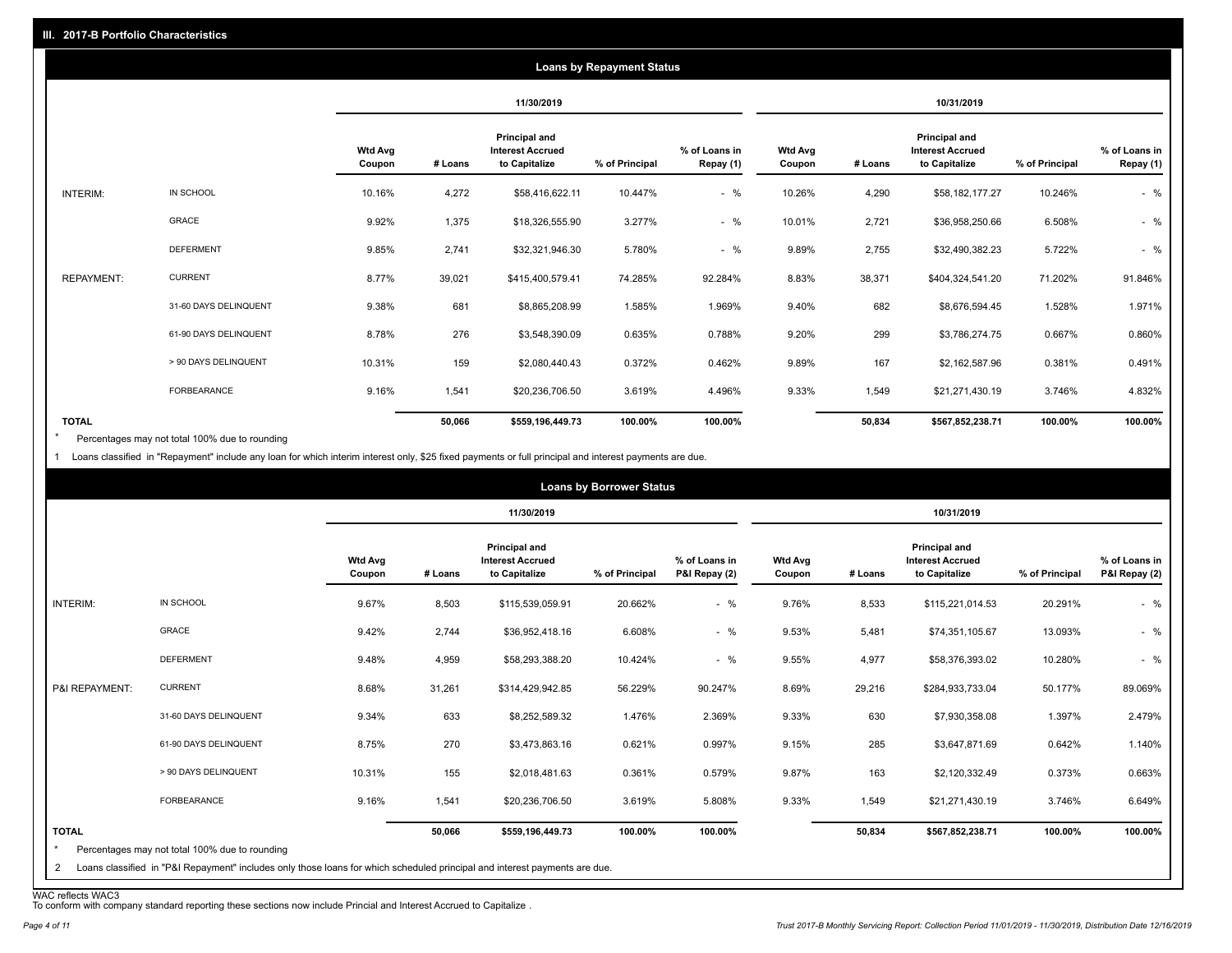|                                                                                                  | 11/30/2019       | 10/31/2019       |  |
|--------------------------------------------------------------------------------------------------|------------------|------------------|--|
| Pool Balance                                                                                     | \$559,196,449.73 | \$567,852,238.71 |  |
| Total # Loans                                                                                    | 50,066           | 50,834           |  |
| Total # Borrowers                                                                                | 48,159           | 48,894           |  |
| Weighted Average Coupon                                                                          | 9.13%            | 9.23%            |  |
| Weighted Average Remaining Term                                                                  | 128.52           | 128.66           |  |
| Percent of Pool - Cosigned                                                                       | 92.5%            | 92.4%            |  |
| Percent of Pool - Non Cosigned                                                                   | 7.5%             | 7.6%             |  |
| Borrower Interest Accrued for Period                                                             | \$3,922,392.54   | \$4,180,775.28   |  |
| Outstanding Borrower Interest Accrued                                                            | \$35,297,263.54  | \$41,358,808.27  |  |
| Gross Principal Realized Loss - Periodic *                                                       | \$537,981.83     | \$449,790.12     |  |
| Gross Principal Realized Loss - Cumulative *                                                     | \$10,896,655.81  | \$10,358,673.98  |  |
| Recoveries on Realized Losses - Periodic                                                         | \$81,694.32      | \$44,537.93      |  |
| Recoveries on Realized Losses - Cumulative                                                       | \$1,194,057.84   | \$1,112,363.52   |  |
| Net Losses - Periodic                                                                            | \$456,287.51     | \$405,252.19     |  |
| Net Losses - Cumulative                                                                          | \$9,702,597.97   | \$9,246,310.46   |  |
| Non-Cash Principal Activity - Capitalized Interest                                               | \$6,923,138.18   | \$972,476.75     |  |
| Since Issued Total Constant Prepayment Rate (CPR) (1)                                            | 11.31%           | 11.23%           |  |
| <b>Loan Substitutions</b>                                                                        | \$0.00           | \$0.00           |  |
| <b>Cumulative Loan Substitutions</b>                                                             | \$0.00           | \$0.00           |  |
| <b>Unpaid Servicing Fees</b>                                                                     | \$0.00           | \$0.00           |  |
| <b>Unpaid Administration Fees</b>                                                                | \$0.00           | \$0.00           |  |
| <b>Unpaid Carryover Servicing Fees</b>                                                           | \$0.00           | \$0.00           |  |
| Note Interest Shortfall                                                                          | \$0.00           | \$0.00           |  |
| Loans in Modification                                                                            | \$27,411,490.58  | \$26,673,201.80  |  |
| % of Loans in Modification as a % of Loans in Repayment (P&I)                                    | 8.35%            | 8.93%            |  |
|                                                                                                  |                  |                  |  |
| % Annualized Gross Principal Realized Loss - Periodic as a %<br>of Loans in Repayment (P&I) * 12 | 1.97%            | 1.81%            |  |
| % Gross Principal Realized Loss - Cumulative as a % of<br>Original Pool Balance                  | 1.46%            | 1.38%            |  |
|                                                                                                  |                  |                  |  |

\* In accordance with the Servicer's current policies and procedures, after September 1, 2017 loans subject to bankruptcy claims generally will not be reported as a charged- off unless and until they are delinquent for 120

(1) For additional information, see 'Since Issued CPR Methodology' found on page 11 of this report.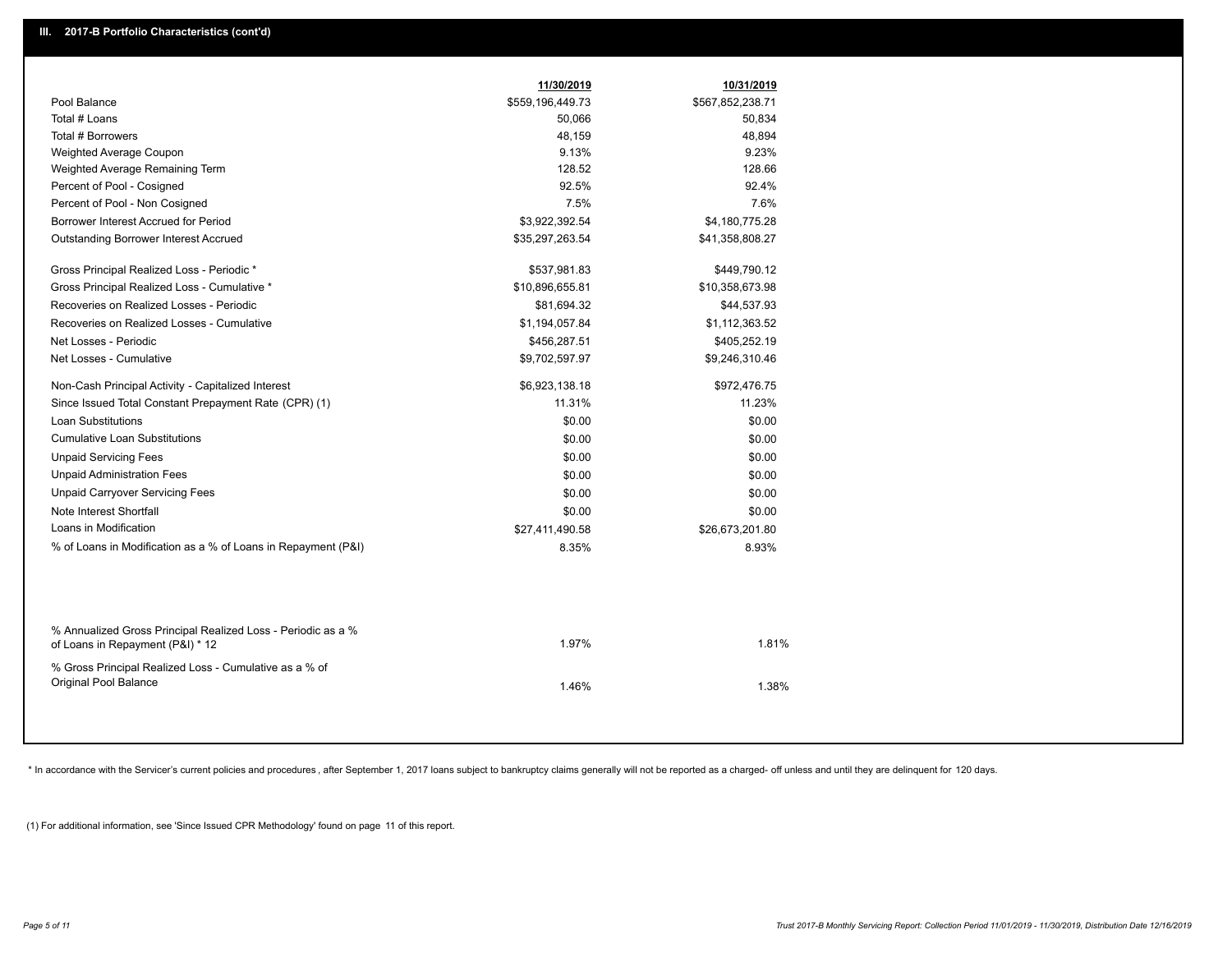#### **Loan Program**  A

|                                    | Weighted<br><b>Average Coupon</b> | # LOANS | <b>\$ AMOUNT</b> | $%$ *     |
|------------------------------------|-----------------------------------|---------|------------------|-----------|
| - Smart Option Interest-Only Loans | 8.07%                             | 11,777  | \$100,877,617.05 | 18.040%   |
| - Smart Option Fixed Pay Loans     | 9.05%                             | 12.428  | \$169,863,686.32 | 30.376%   |
| - Smart Option Deferred Loans      | 9.38%                             | 25,861  | \$288,455,146.36 | 51.584%   |
| - Other Loan Programs              | $0.00\%$                          | 0       | \$0.00           | $0.000\%$ |
| <b>Total</b>                       | 9.05%                             | 50,066  | \$559,196,449.73 | 100.000%  |

\* Percentages may not total 100% due to rounding

B

C

**Index Type**

|                       | Weighted<br><b>Average Coupon</b> | # LOANS | <b>\$ AMOUNT</b> | $%$ *    |
|-----------------------|-----------------------------------|---------|------------------|----------|
| - Fixed Rate Loans    | 8.35%                             | 10,861  | \$133,587,297.33 | 23.889%  |
| - LIBOR Indexed Loans | 9.27%                             | 39,205  | \$425,609,152.40 | 76.111%  |
| - Other Index Rates   | $0.00\%$                          |         | \$0.00           | 0.000%   |
| <b>Total</b>          | 9.05%                             | 50,066  | \$559,196,449.73 | 100.000% |

\* Percentages may not total 100% due to rounding

### **Weighted Average Recent FICO**

| (2)<br>Wtd Avg Recent FICO Band | # LOANS | <b>\$ AMOUNT</b> | $\frac{9}{6}$ * |
|---------------------------------|---------|------------------|-----------------|
| $0 - 639$                       | 3,943   | \$41,464,380.68  | 7.415%          |
| 640 - 669                       | 3,024   | \$33,557,031.43  | 6.001%          |
| 670 - 699                       | 5,504   | \$63,158,005.76  | 11.294%         |
| 700 - 739                       | 10,859  | \$123,645,205.70 | 22.111%         |
| $740 +$                         | 26,734  | \$297,357,931.77 | 53.176%         |
| N/A <sup>(1)</sup>              | 2       | \$13,894.39      | 0.002%          |
| <b>Total</b>                    | 50,066  | \$559,196,449.73 | 100.000%        |
|                                 |         |                  |                 |

WAC reflects WAC3

To conform with company standard reporting these sections now include Princial and Interest Accrued to Capitalize .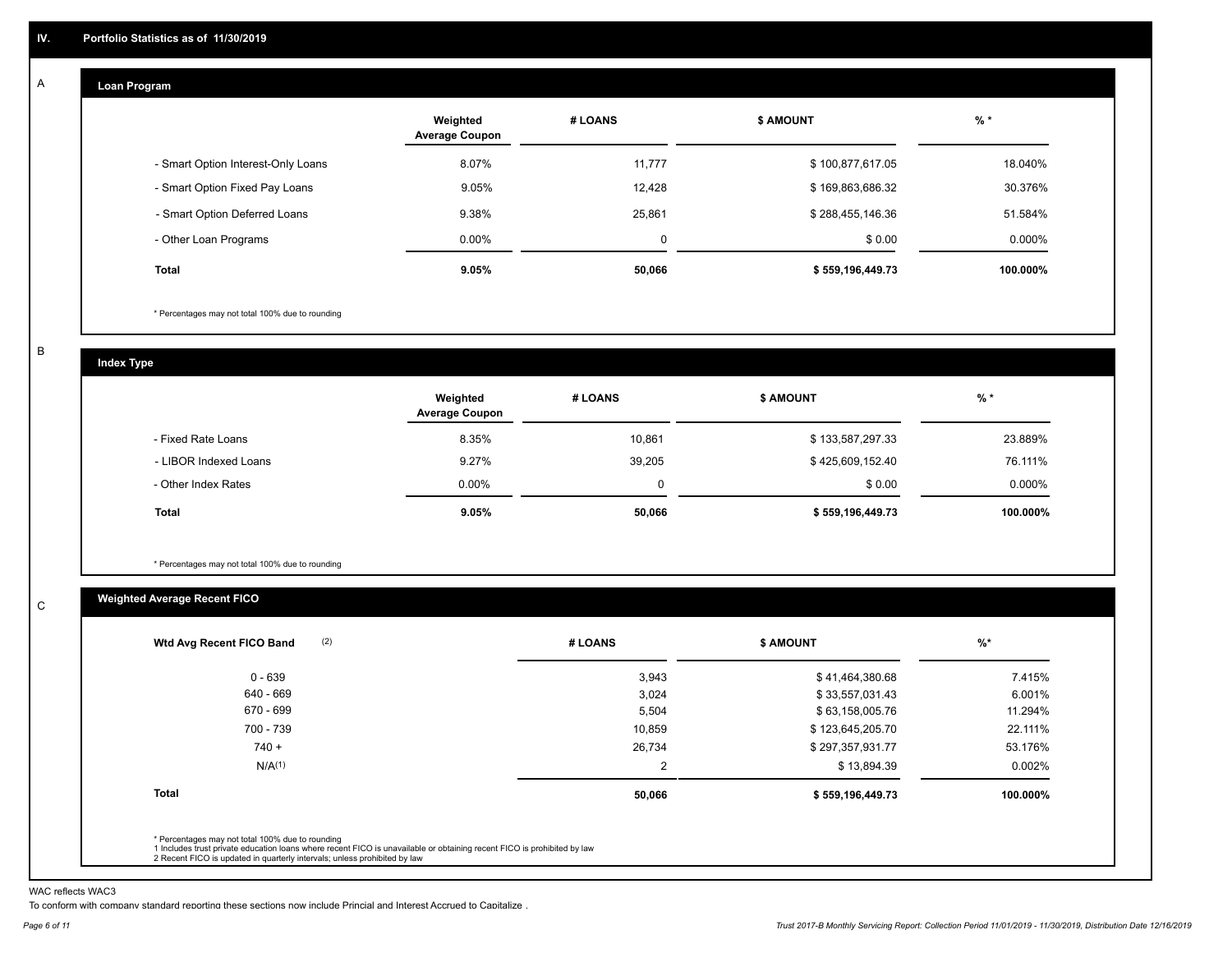| ۷. | 2017-B Reserve Account, Principal Distribution, and R-2 Certificate Calculations                                                                                                                                          |                  |  |
|----|---------------------------------------------------------------------------------------------------------------------------------------------------------------------------------------------------------------------------|------------------|--|
| А. | <b>Reserve Account</b>                                                                                                                                                                                                    |                  |  |
|    | Specified Reserve Account Balance                                                                                                                                                                                         | \$1,891,480.00   |  |
|    | Actual Reserve Account Balance                                                                                                                                                                                            | \$1,891,480.00   |  |
| В. | <b>Principal Distribution Amount</b>                                                                                                                                                                                      |                  |  |
|    | Class A Notes Outstanding<br>i.                                                                                                                                                                                           | \$365,791,566.77 |  |
|    | Pool Balance<br>ii.                                                                                                                                                                                                       | \$559,196,449.73 |  |
|    | First Priority Principal Distribution Amount (i - ii)<br>iii.                                                                                                                                                             | \$0.00           |  |
|    | Class A and B Notes Outstanding<br>iv.                                                                                                                                                                                    | \$415,791,566.77 |  |
|    | First Priority Principal Distribution Amount<br>v.                                                                                                                                                                        | \$0.00           |  |
|    | Pool Balance<br>vi.                                                                                                                                                                                                       | \$559,196,449.73 |  |
|    | Specified Overcollateralization Amount<br>vii.                                                                                                                                                                            | \$167,758,934.92 |  |
|    | Regular Principal Distribution Amount (if (iv > 0, (iv - v) - (vi - vii))<br>viii.                                                                                                                                        | \$24,354,051.96  |  |
|    | Pool Balance<br>ix.                                                                                                                                                                                                       | \$559,196,449.73 |  |
|    | 10% of Initial Pool Balance<br>х.                                                                                                                                                                                         | \$74,820,443.74  |  |
|    | First Priority Principal Distribution Amount<br>xi.                                                                                                                                                                       | \$0.00           |  |
|    | Regular Principal Distribution Amount<br>xii.                                                                                                                                                                             | \$24,354,051.96  |  |
|    | Available Funds (after payment of waterfall items A through I)<br>xiii.                                                                                                                                                   | \$0.00           |  |
|    | xiv. Additional Principal Distribution Amount (if(vi <= x,min(xiii, vi - xi - xii)))                                                                                                                                      | \$0.00           |  |
| C. | R-2 Certificate                                                                                                                                                                                                           |                  |  |
|    | <b>Previous Notional Balance</b>                                                                                                                                                                                          | \$45,942,940.00  |  |
|    | Shortfall of Principal                                                                                                                                                                                                    | \$0.00           |  |
|    | Shortfall of Interest                                                                                                                                                                                                     | \$0.00           |  |
|    | <b>Current Notional Balance</b>                                                                                                                                                                                           | \$45,942,940.00  |  |
|    | Excess Distribution Allocated (1)                                                                                                                                                                                         | \$0.00           |  |
| D. | R-3 Certificate                                                                                                                                                                                                           |                  |  |
|    | <b>Previous Notional Balance</b>                                                                                                                                                                                          | \$27,470,922.02  |  |
|    | Remaining Principal Collections (2)                                                                                                                                                                                       | \$0.00           |  |
|    | <b>Current Notional Balance</b>                                                                                                                                                                                           | \$26,932,940.19  |  |
|    | 1. Until the notional amount of the R-2 Certificate is reduced to zero and if there is excess cash through the distribution available it will be distributed to the R-2 Certificate, otherwise the<br>amount will be zero |                  |  |

2. Payments will be made after the principal balance of each class of notes has been reduced to zero and the pool balance is less than or equal to the principal balance of the R-3 Certificate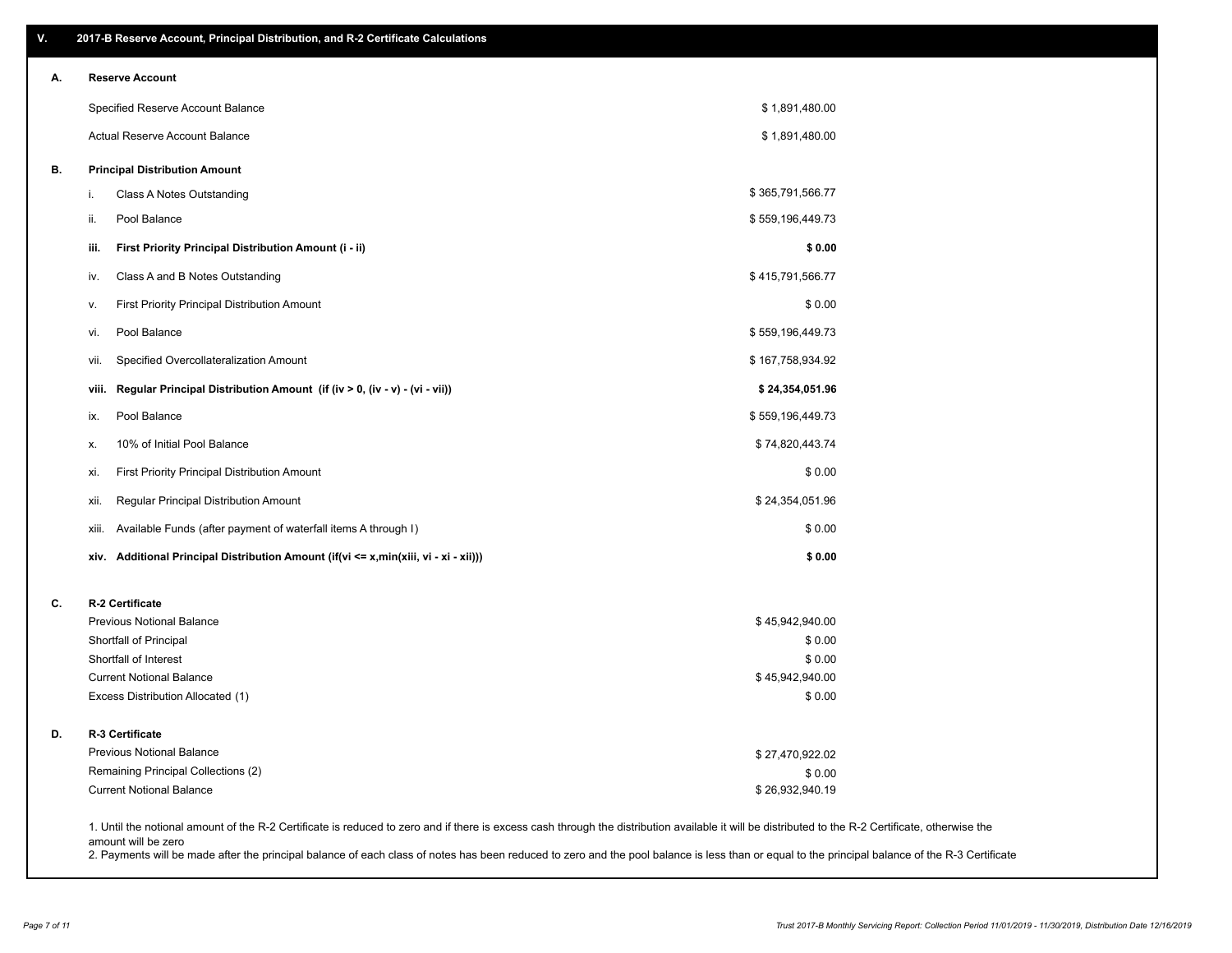|    |                                                         | Paid            | <b>Funds Balance</b> |
|----|---------------------------------------------------------|-----------------|----------------------|
|    | <b>Total Available Funds</b>                            |                 | \$12,117,131.03      |
| A  | <b>Trustee Fees</b>                                     | \$0.00          | \$12,117,131.03      |
| B  | <b>Servicing Fees</b>                                   | \$353,341.72    | \$11,763,789.31      |
| C  | i. Administration Fees                                  | \$8,333.00      | \$11,755,456.31      |
|    | ii. Unreimbursed Administrator Advances plus any Unpaid | \$0.00          | \$11,755,456.31      |
| D  | Class A Noteholders Interest Distribution Amount        | \$837,401.93    | \$10,918,054.38      |
| E  | <b>First Priority Principal Payment</b>                 | \$0.00          | \$10,918,054.38      |
| F. | Class B Noteholders Interest Distribution Amount        | \$145,833.33    | \$10,772,221.05      |
| G  | Reinstatement Reserve Account                           | \$0.00          | \$10,772,221.05      |
| H  | Regular Principal Distribution                          | \$10,772,221.05 | \$0.00               |
|    | <b>Carryover Servicing Fees</b>                         | \$0.00          | \$0.00               |
| J  | Additional Principal Distribution Amount                | \$0.00          | \$0.00               |
| K  | Unpaid Expenses of Trustee                              | \$0.00          | \$0.00               |
|    | Unpaid Expenses of Administrator                        | \$0.00          | \$0.00               |
| M  | i. Remaining Funds to the R-1 Certificateholder(s)      | \$0.00          | \$0.00               |
|    | ii. Remaining Funds to the R-2 Certificateholder(s)     | \$0.00          | \$0.00               |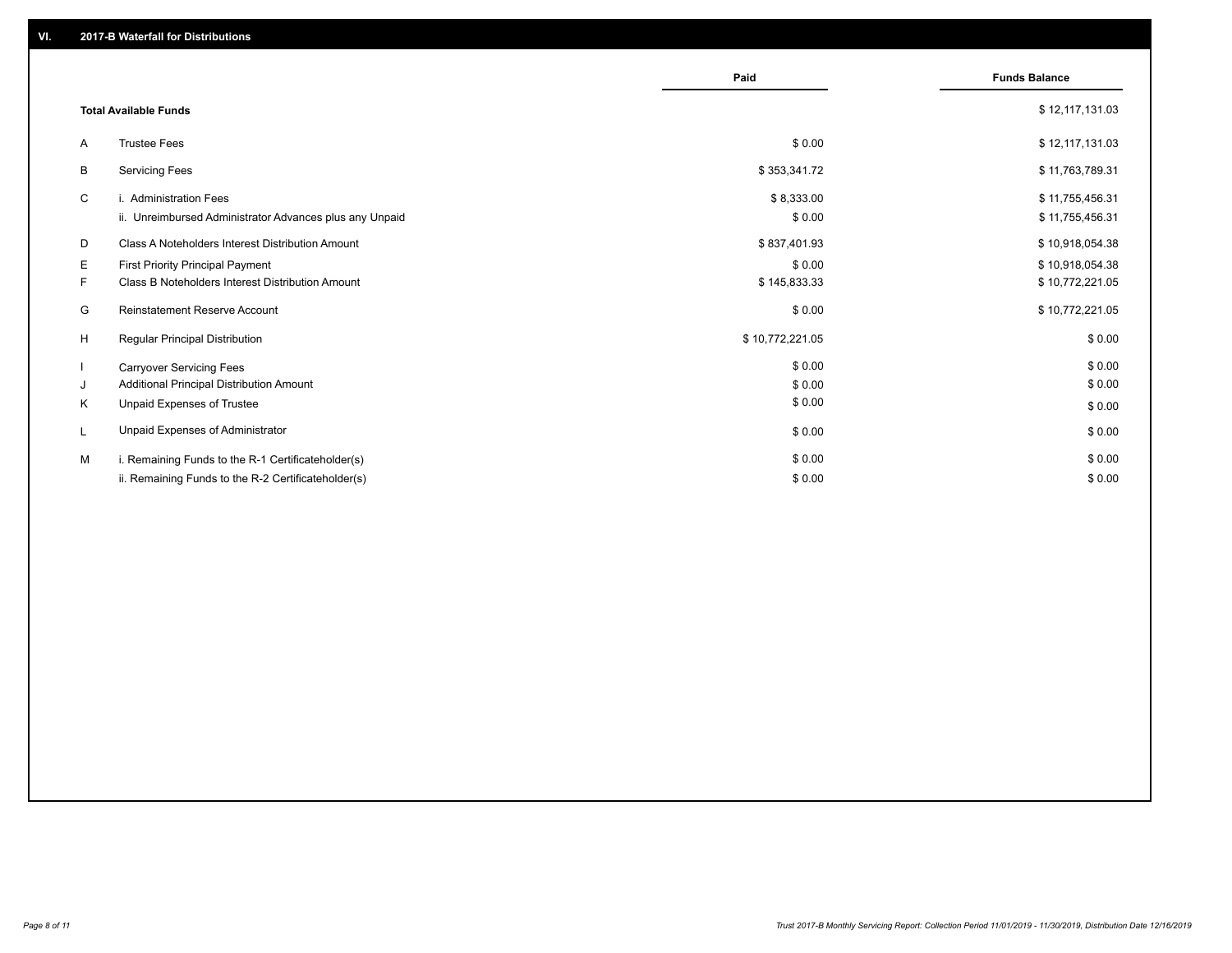## Ending Balance Factor Paydown Factor 0.026930553 0.026930553 0.000000000 Ending Principal Balance \$ 237,862,961.64 \$ 237,862,961.64 \$ 117,156,384.08 \$ 50,000,000.00 Principal Paid \$7,217,388.10 \$ 3,554,832.95 \$ - Interest Shortfall \$ - \$ - \$ - Interest Paid \$ 575,938.82 \$ 261,463.11 \$ 145,833.33 Total Interest Due \$ 145,833.33 \$ 375,938.82 \$ 261,463.11 \$ 261,463.11 \$ 145,833.33 Interest Shortfall from Prior Period Plus Accrued Interest \$ - \$ - \$ - Current Interest Due \$ 575,938.82 \$ 261,463.11 \$ 145,833.33 Accrued Interest Factor 0.002350000 0.002166022 0.002916667 Interest Rate\* 2.82000% 2.51538% 3.50000% Daycount Fraction 0.08333333 0.08611111 0.08333333 Accrual Period End 12/15/2019 12/16/2019 12/15/2019 Accrual Period Begin 11/15/2019 11/15/2019 11/15/2019 Record Date (Days Prior to Distribution) 1 1 NEW YORK BUSINESS DAY 1 NEW YORK BUSINESS DAY 1 NEW YORK BUSINESS DAY Spread/Fixed Rate 2.82% 0.75% 3.50% Index FIXED LIBOR FIXED Beginning Balance \$ 245,080,349.74 \$ 120,711,217.03 \$ 50,000,000.00 Cusip/Isin 83189DAB6 83189DAC4 83189DAD2 **A2A A2B B** 0.887548364 0.887548364 1.000000000 **Distribution Amounts**

\* Pay rates for Current Distribution. For the interest rates applicable to the next distribution date, please see https://www.salliemae.com/about/investors/data/SMBabrate.txt.

**VII. 2017-B Distributions**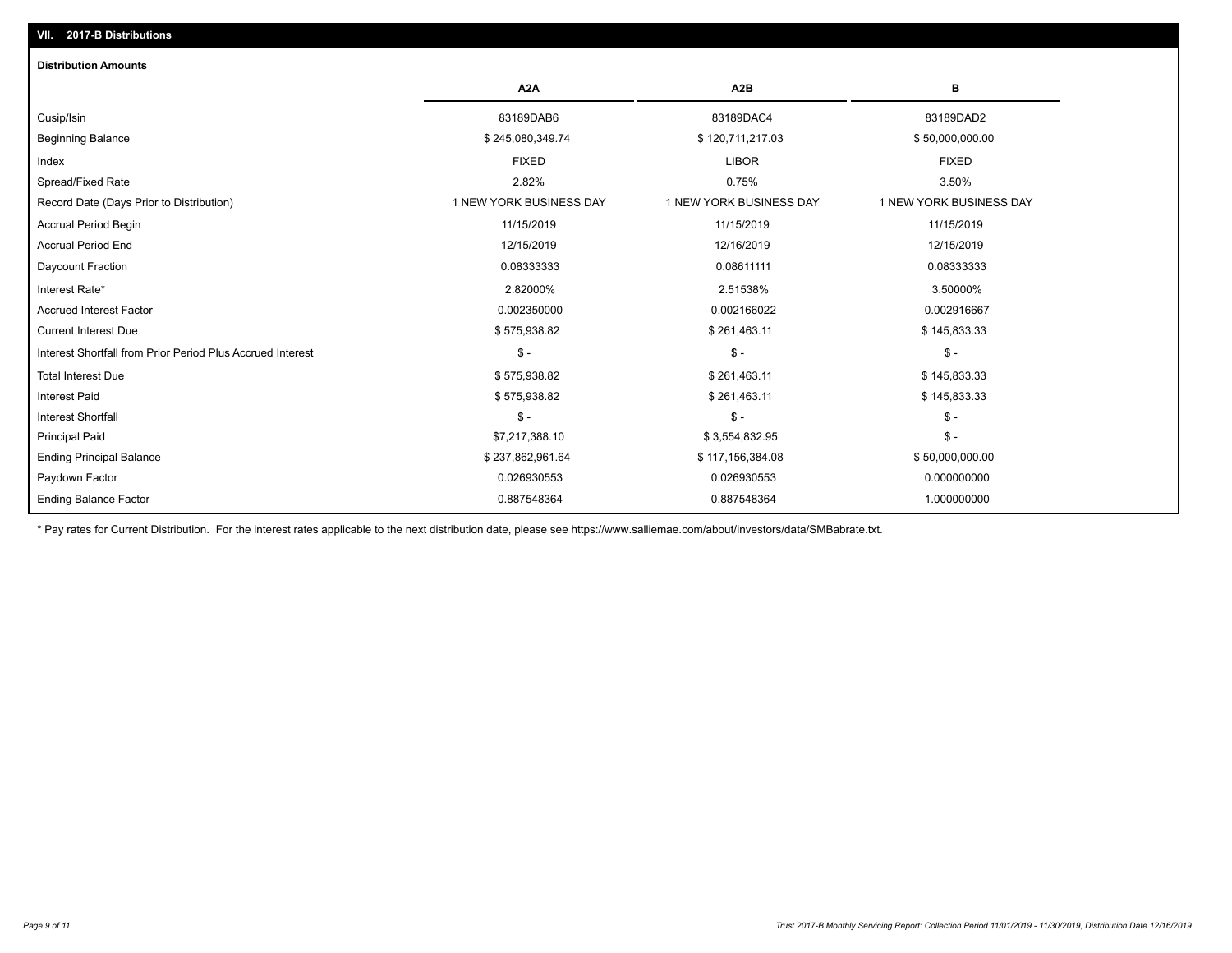### **Since Issued Total CPR**

$$
\text{total CPR} = 1 - \left(\frac{APB}{PPB}\right)^{\left(\frac{12}{MSC}\right)}
$$

APB = Actual period-end Pool Balance PPB = Projected period-end Pool Balance assuming no prepayments and no defaults Pool Balance = Sum(Principal Balance + Interest Accrued to Capitalize Balance) MSC = Months Since Cut-Off

#### **Since-Issued Total Constant Prepayment Rate (CPR)**

Since-Issued Total CPR measures prepayments, both voluntary and involuntary, for a trust student loan pool over the life of a transaction. For each trust distribution, the actual month-end pool balance is compared against a month-end pool balance originally projected at issuance assuming no prepayments and defaults. For purposes of Since- Issued Total CPR calculations, projected period end pool balance assumes in-school status loans have up to a six month grace period before moving to repayment, grace status loans remain in grace status until their status end date and then to move to full principal and interest repayment, loans subject to interim interest or fixed payments during their in-school and grace period continue paying interim interest or fixed payments until full principal and interest repayment begins, all other trust loans are in full principal and interest repayment status, and that no trust loan in full principal and interest repayment moves from full principal and interest repayment status to any other status.

### **Weighted Average Coupon**

*WAC1 = APB* ((*CIR*)\*(*APB*))

*WAC2 = APB*  $\frac{((APCL)^{*}(APB))}{APB}$  wac<sub>3</sub> =  $\frac{((ACTL)^{*}(A)P}{APB}$ 



APB = Actual period-end Pool Balance

CIR = Average of the Contractual Interest Rate (1)

APCL = Average of the Applicable Interest Rate (2)

ACTL = Average of the Actual Interest Rate (3)

#### **Weighted Average Coupon (WAC)**

(1) Contractual Interest Rate represents the interest rate indicated in the Promissory Note

(2) Appliclable Interest Rate represents the interest rate after rate reductions, if applicable, are applied

(3) Actual Interest Rate represents the interest rate when borrower incentive programs and rate reductions, if applicable, are applied